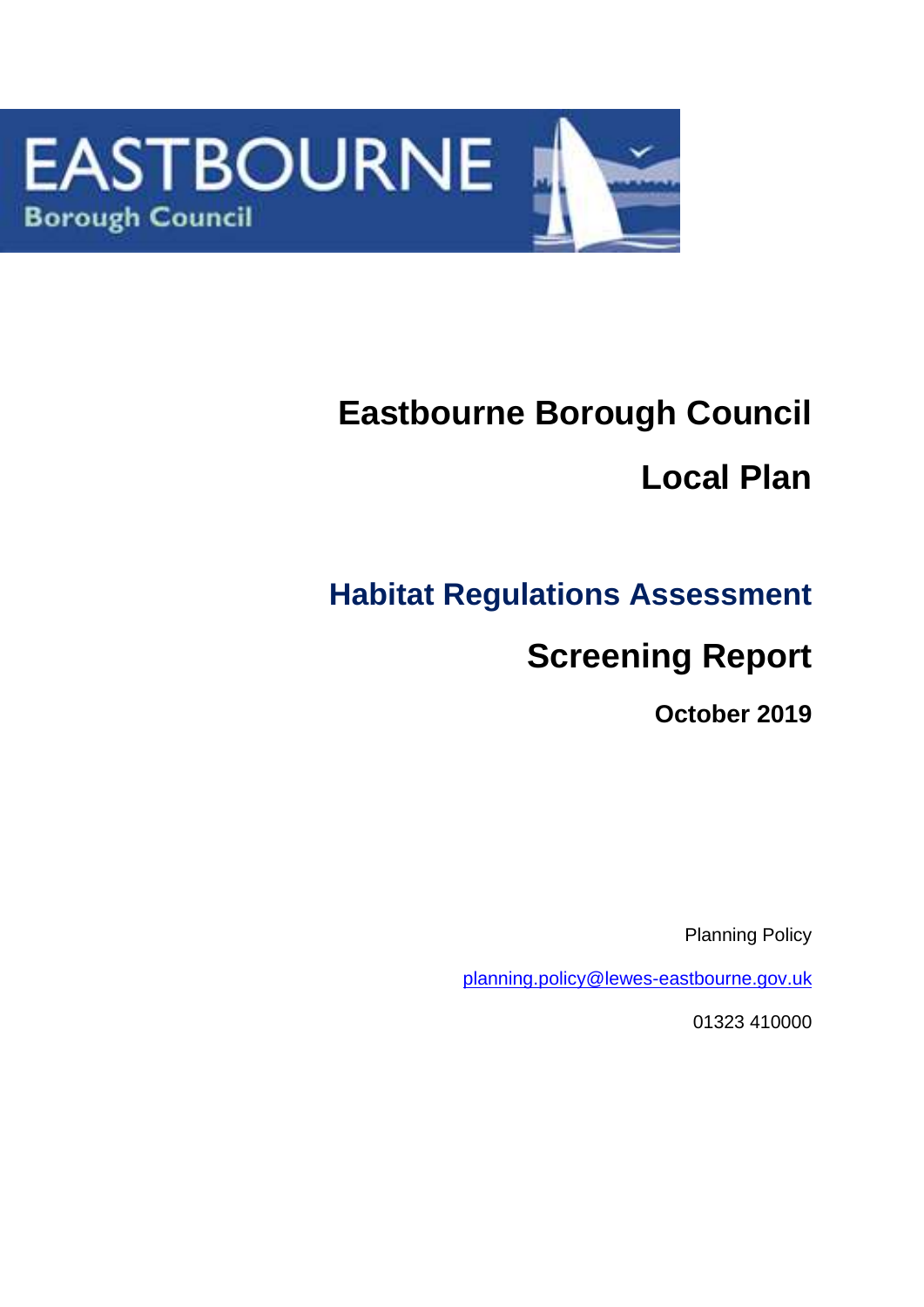## **1. Introduction**

- 1.1 The Conservation of Habitats and Species Regulations 2017 (as amended) require assessment of land use plans to ensure that protection of the integrity of sites protected by European Union Directives is a part of the planning process.
- 1.2 This report is written to present the Council's findings from the first stage (screening) of the Habitat Regulations Assessment (HRA) process to identify Natura 2000 (European) and Ramsar sites which could be affected by the policies in the emerging Eastbourne Local Plan.

## **The Need for Habitat Regulations Assessment**

- 1.3 It is acknowledged that some of Europe's natural habitats are deteriorating and, as a result, a number of wild species are becoming seriously threatened. The effect is partly caused due to development. As a result, when preparing plans or projects, member states of the European Community are required to take into account habitats and wild species of European importance through Article 6 of Council Directive 92/43/EEC on the Conservation of Natural Habitats and of wild fauna and flora (the Habitats Directive).
- 1.4 Article 6(3) of the Habitats Directive states that:

"*Any plan or project not directly connected with or necessary to the management of the site but likely to have a significant effect thereon, either individually or in combination with other plans or projects, shall be subject to appropriate assessment of its implications for the site in view of the site's conservation objectives. In light of the conclusions of the assessment of the implications for the site and subject to the provisions of paragraph 4, the competent national authorities shall agree to the plan or project only after having ascertained that it will not adversely affect the integrity of the site concerned and, if appropriate, after having obtained the opinion of the general public*."

1.5 Article 6(4) continues, stating:

*"If, in spite of a negative assessment of the implications for the site and in the absence of alternative solutions, a plan or project must nevertheless be carried out for imperative reasons of overwhelming public interest, including those of a social or economic nature, the Member shall take all compensatory measures necessary to ensure that the overall coherence of Natura 2000 is protected. It shall inform the Commission of the compensatory measures adopted*."

1.6 Regulation 63 of The Conservation of Habitats and Species Regulations 2017 (as amended) transposes Article 6(3) of the Habitats Directive into British law. It requires the competent authority, before deciding to undertake a plan or project which is likely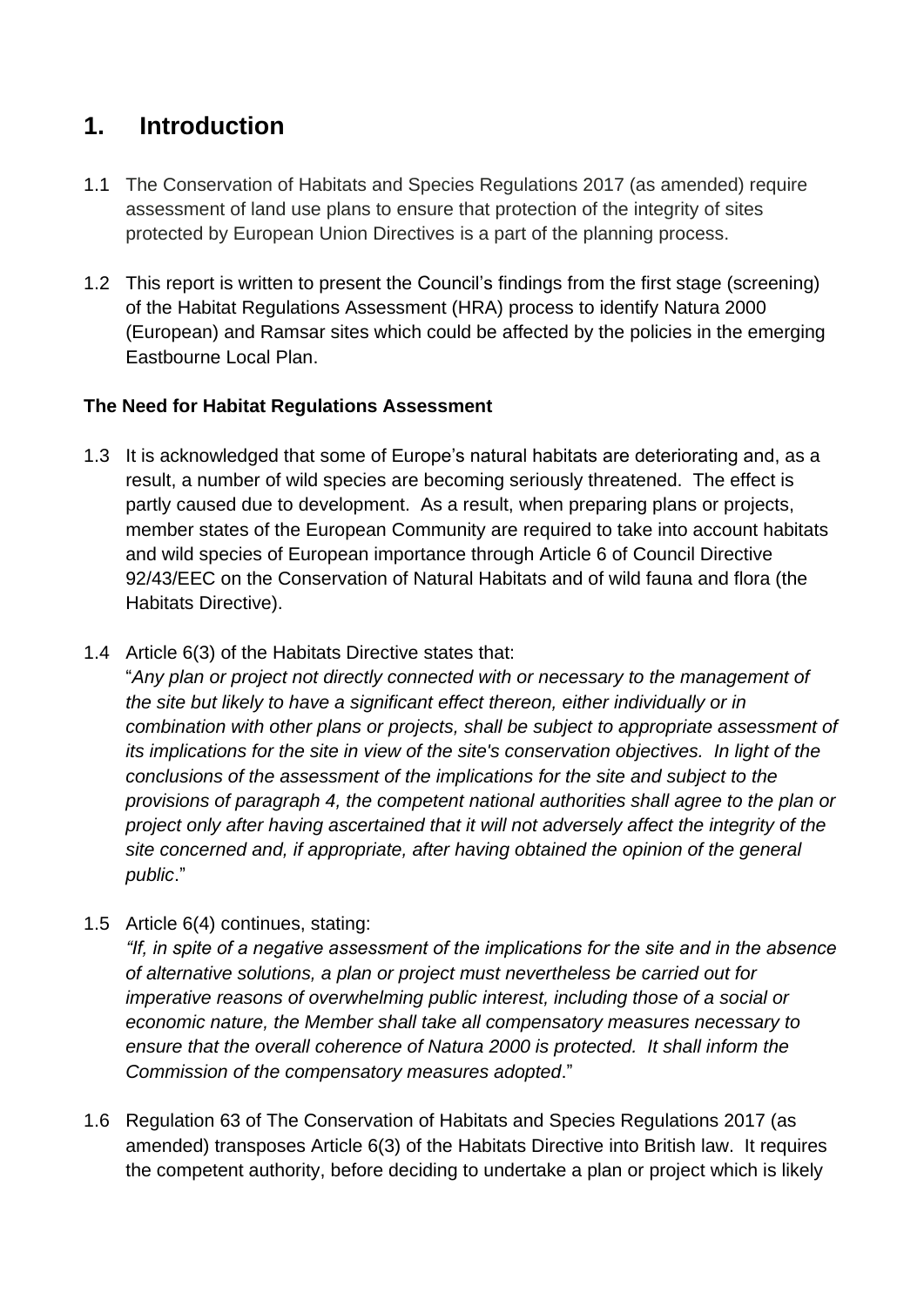to have a significant effect on a European site and is not directly connected with or necessary to the management of the site, to make an appropriate assessment of the implications for the site in view of the site's conservation objectives.

- 1.7 Regulation 105 sets a legal requirement for the plan-making authority to appropriately assess land use plans.
- 1.8 As Eastbourne Borough Council is both the competent authority (with regards to paragraph 1.6) and the plan-making authority (with regards to paragraph 1.7), it has a legal obligation to undertake HRA on the effects that the Local Plan could have on European and Ramsar sites.

## **Types of Sites to be Assessed**

- 1.9 HRA will be undertaken to assess the likely effects of the Local Plan on Natura 2000 sites (or European sites). Natura 2000 sites include sites designated as:
	- Special Areas of Conservation (SACs) sites designated for flora, fauna and habitats of community interest under powers derived from the Habitats Directive; and
	- Special Protection Areas (SPAs) sites designated to conserve the habitat of protected wild birds to ensure their survival and reproduction in their area of distribution under powers derived from Directive 2009/147/EC on the conservation of wild birds<sup>1</sup> (the Birds Directive).
	- Sites currently in the process of designation such as proposed Special Protection Areas (sSPA) or candidate Special Areas of Conservation (cSAC)
- 1.10 In addition, the HRA will assess the likely effects of the Local Plan on Ramsar sites (wetlands of global importance) as required.
- 1.11 For the remainder of this screening assessment, SACs, SPAs and Ramsar sites will be collectively known as 'protected sites'.

<sup>1</sup>

<sup>&</sup>lt;u>.</u> <sup>1</sup> This directive replaced Council Directive 79/409/EEC on the same subject.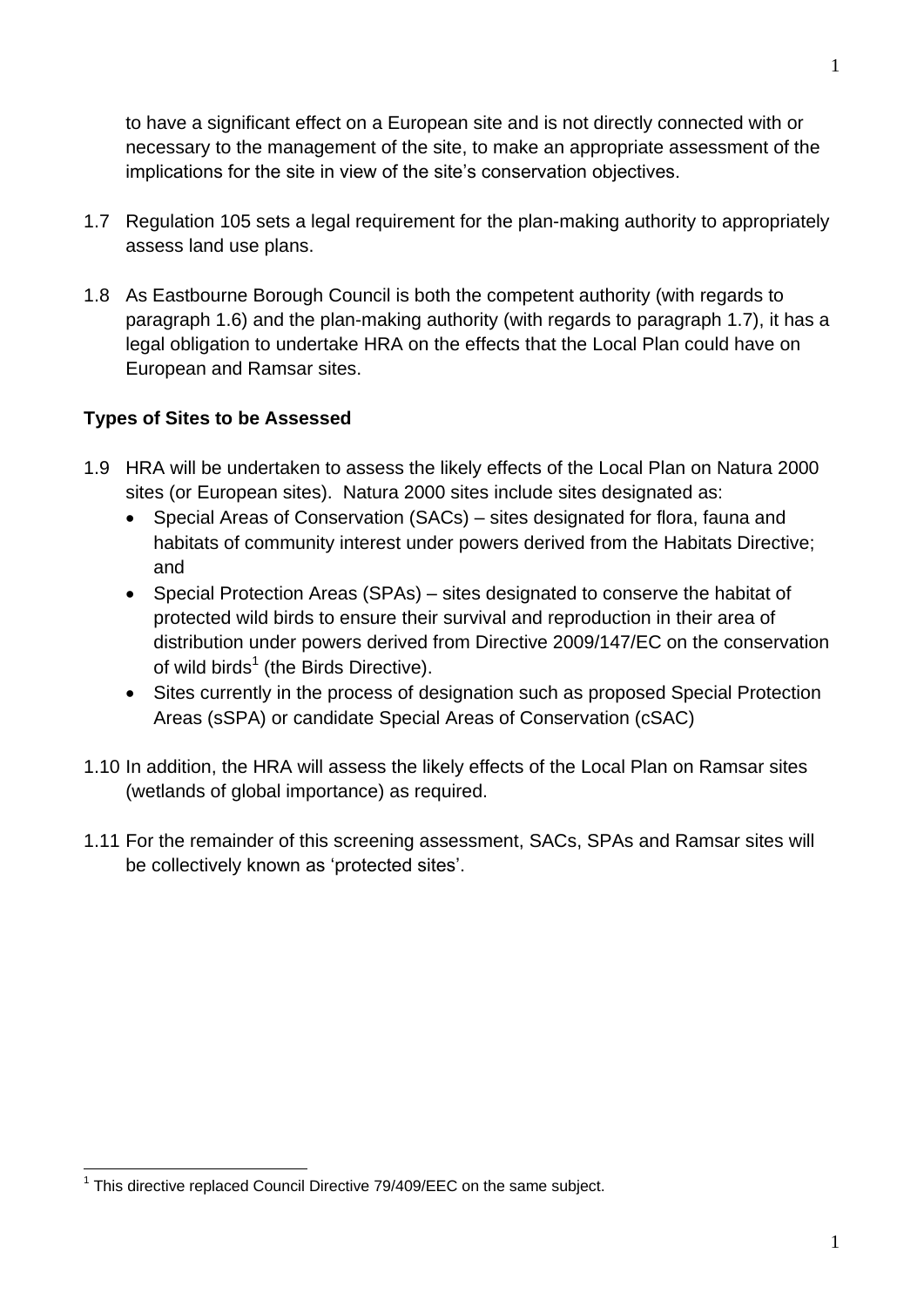## **2. The Process**

- 2.1 there are three main tasks or stages which are followed when undertaking HRA of Local Plans. The three stages described are:
	- 1. Screening for likely significant effects.
	- 2. Appropriate Assessment and ascertaining the effect on site integrity.
	- 3. Mitigation Measures and alternative solutions.

An explanation of each stage follows:

#### **Stage 1: Screening for likely significant effects**

- 2.4 The initial stage of the HRA is to assess whether a plan is likely to have a significant negative effect on a protected site. This is known as screening. This screening process determines whether it is necessary to carry out the subsequent stages of HRA.
- 2.5 If it is assessed that there is likely to be no significant effect on a protected site from the consequences of a plan, then carrying on with the HRA is unnecessary and thus, the site can be screened out from the rest of the HRA process.
- 2.6 Conversely, if it is found that a plan is likely to cause a significant effect on a protected site, the site would not be able to be screened out and would have to undergo the further stages.
- 2.7 Other plans and strategies that could have an impact on protected sites "in combination" with the plan under production also have to be taken into account during the screening stage. As an example, it may be assessed that there would be no significant effect caused by an individual plan on a particular protected site, but when considering it with a number of other plans and strategies, the cumulative outcome could be assessed to cause a likely significant effect. In this case, the protected site impacted upon would be unable to be screened out of the further HRA stages.
- 2.8 Importantly, the HRA process is underpinned by the precautionary principle, especially in the assessment of potential impacts and their resolution. Therefore, if it is not possible to rule out a risk of harm, based on the evidence available, to a protected site, it is assumed a risk may exist. As a result, it would mean that such a site could not be 'screened out' at the initial stage of the process.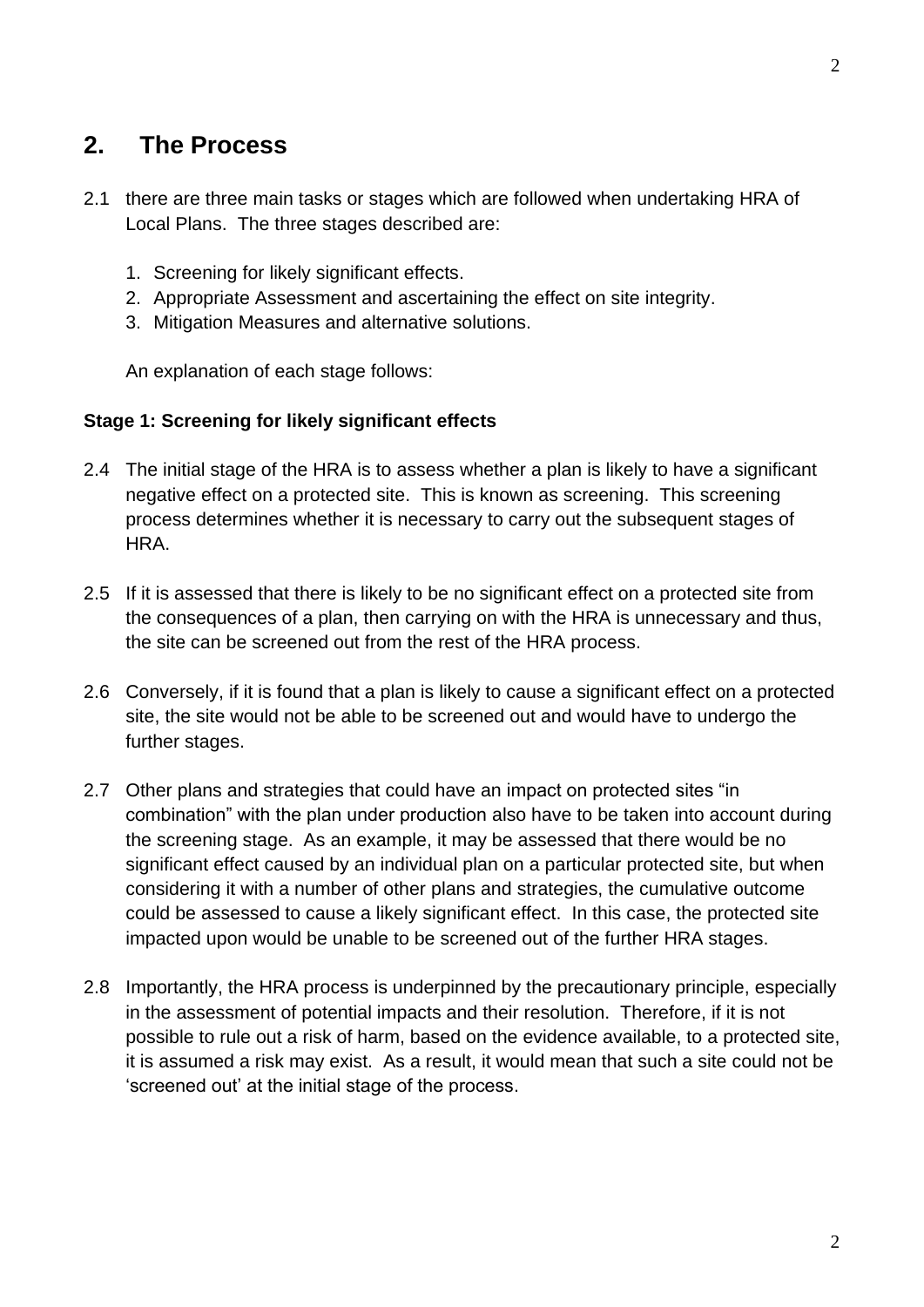## **Stage 2: Appropriate Assessment and ascertaining the effect on site integrity**

- 2.9 Should a site reach this stage of the process, an appropriate assessment (AA) will be carried out to establish the potential effects of the plan on the site's integrity.
- 2.10 When assessing the integrity of the site, consideration is made to the site's qualifying features (reasons for designation), its conservation objectives and the key environmental conditions which support the site's integrity.
- 2.11 If it is found that that the plan will impact on the site's integrity it would be necessary to move to stage 3 of the AA process to consider mitigation measures and alternative solutions to prevent any negative impacts resulting from the plan.

## **Stage 3: Mitigation measures and alternative solutions**

- 2.12 As the draft guidance states, the main aim of seeking mitigation measures is to fully cancel out any adverse effects the plan may have on a protected site.
- 2.13 However, it is accepted that it is not always possible to completely eradicate the plan's negative impacts on a protected site. In this event, mitigation would need to result in a reduction significant in scope to nullify the adverse impacts on the site's integrity.
- 2.14 As detailed in Article 6(4) of the Habitats Directive, it is possible to implement a plan despite the AA concluding that a negative impact on the integrity of a protected site is likely that could not be mitigated. However, in such instances, a decision to implement the plan could only be taken if it is justified by 'imperative reasons of overriding public interest' and 'no alternatives'. In that case compensatory measures would have to put in place to counteract some of the plan's negative impacts, ensuring 'that the overall coherence of Natura 2000 is protected'.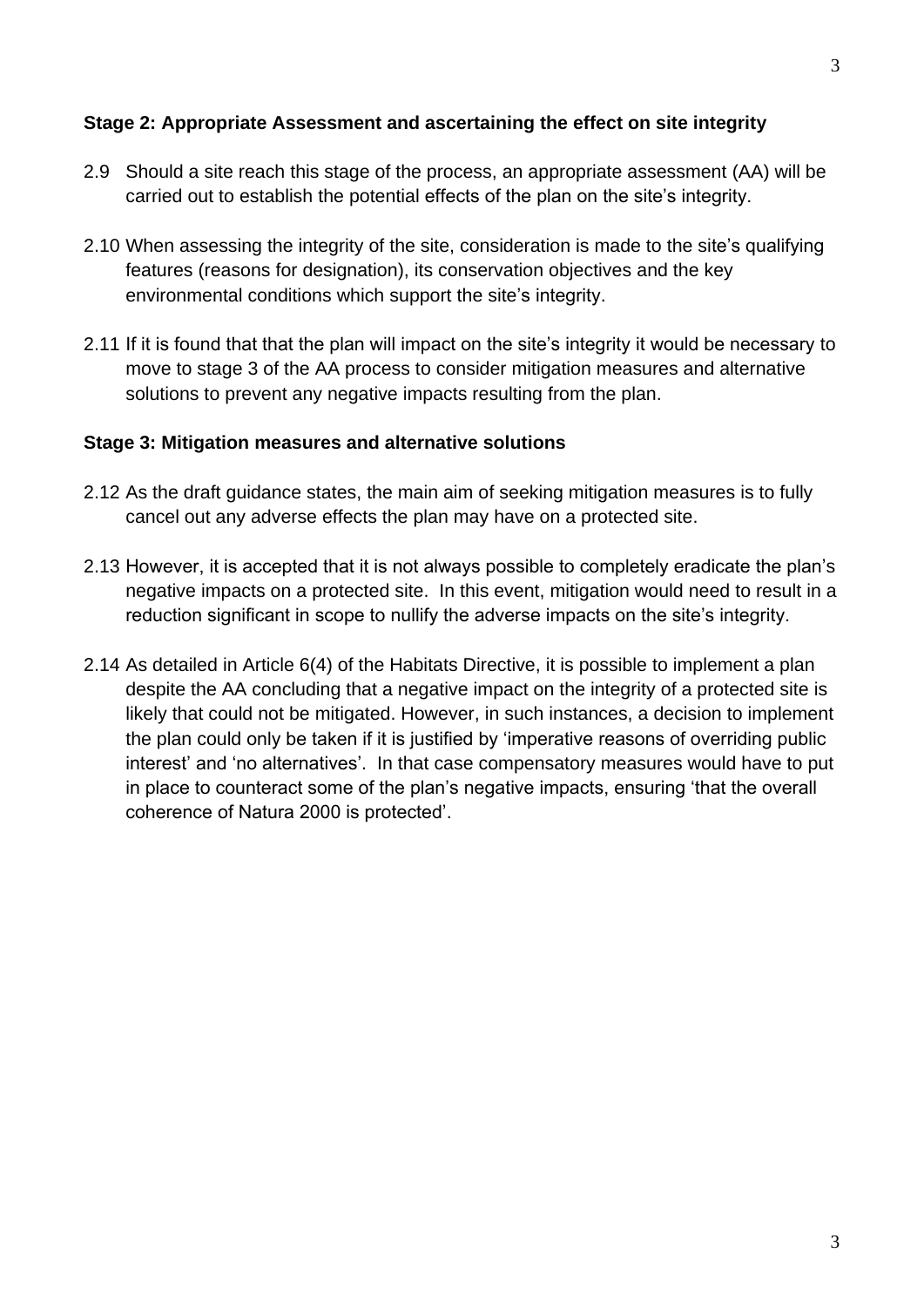## **3. The Protected Sites**

- 3.1 There are no protected sites that lie within Eastbourne Borough to be assessed by the HRA process. There are, however, protected sites that lie outside the borough that need to be considered. These sites are the Pevensey Levels SAC and Ramsar site within 5km of the borough; Lewes Downs SAC within 15km of the borough, Castle Hill SAC and Hastings Cliffs SAC within 20km and the Ashdown Forest SPA and SAC beyond 20km of the borough.
- 3.2 Map 1 provides distance bands and shows where the designated sites are in relation to the borough. Tables 1 and 2 show the reasons for the protected sites' designations. The reasons for the site's protected designation have been taken from the summaries provided on the Joint Nature Conservation Committee's (JNCC's) website<sup>2</sup>. Typically it might be expected that sites further than 20km from the borough boundary could be ruled out form consideration through the HRA process due to diminishing effects of a plan the further the distance to the protected site.
- 3.3 It is therefore worth noting that whilst the Ashdown Forest SAC and SPA is substantially further than 20km from the borough, particular issues have been raised at a strategic level concerning the 'in combination' effects from traffic on air quality and nitrogen deposition on the Forest, such that it is not considered possible to screen this site out due to distance alone.

<u>.</u>

 $2$  [www.jncc.gov.uk](http://www.jncc.gov.uk/)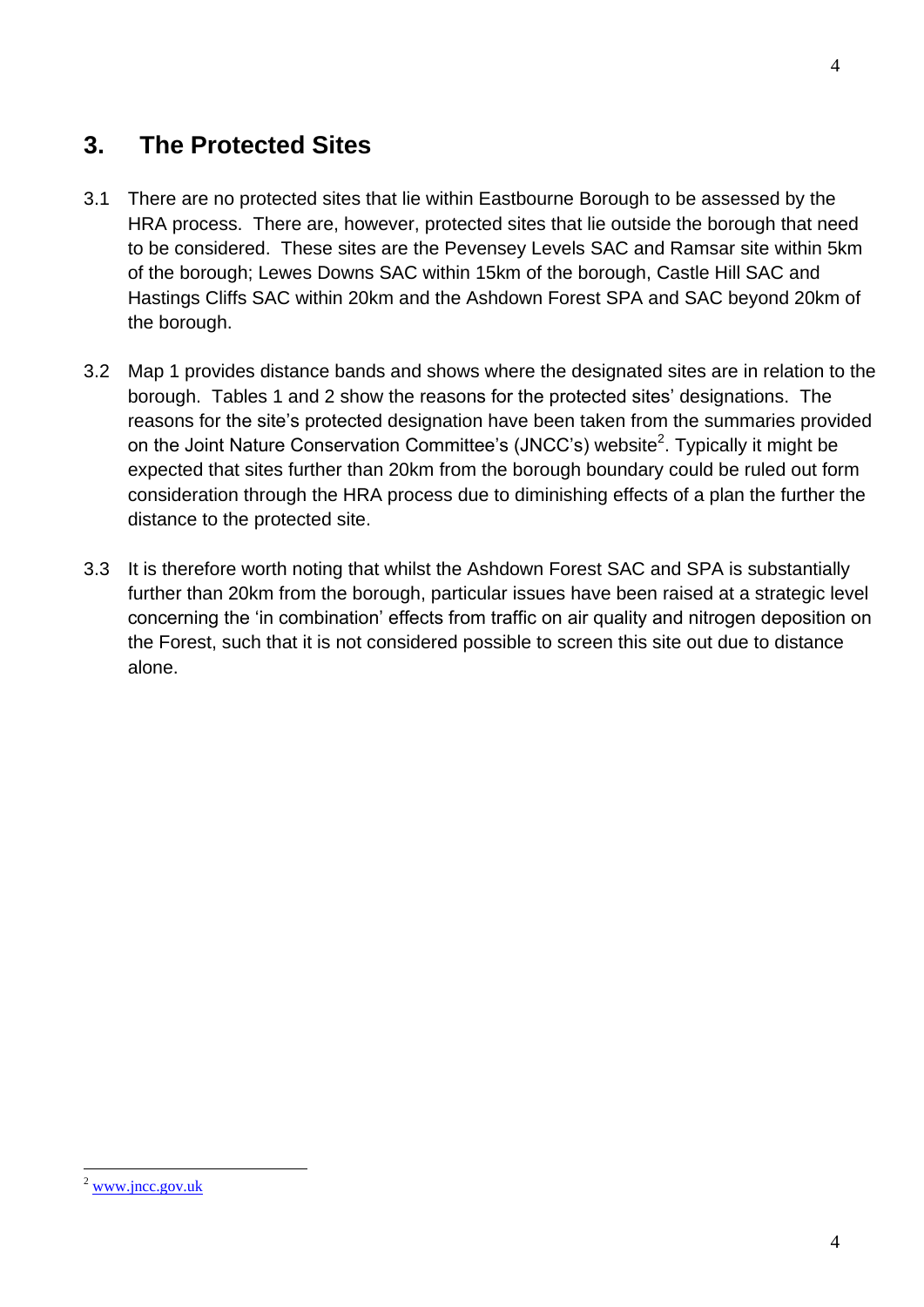

#### **Map 1: Showing the Designated Sites, together with Distance Bands, in relation to Eastbourne Borough**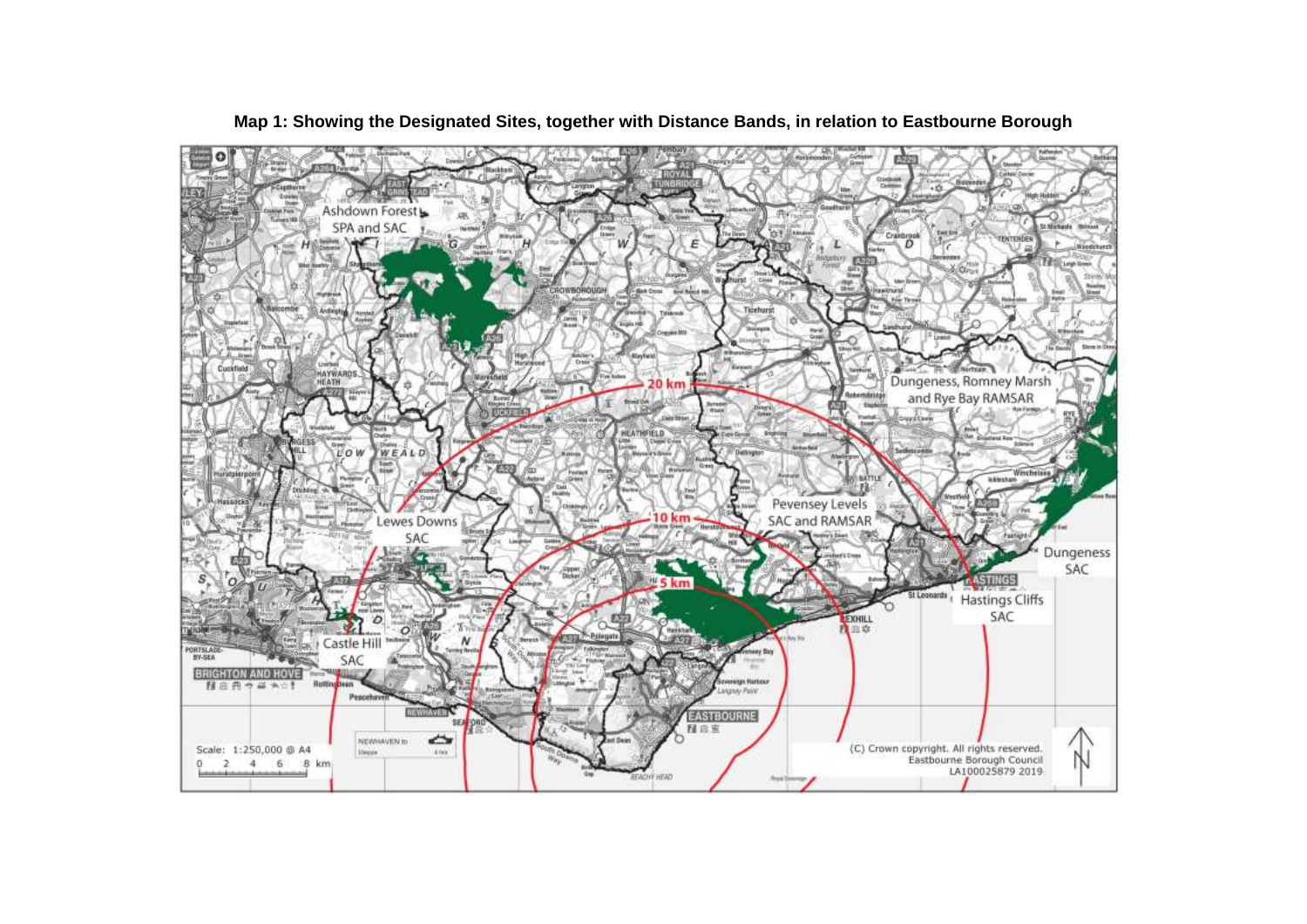| <b>Lewes Downs</b>                                                                                                                                                                                                                                                                                                                                                                                                                      | <b>Pevensey Levels</b>                                                                                                                                                                                                                                                                                                                                                                                                                                                                                                                                                                                             | <b>Castle Hill</b>                                                                                                                                                                                                                                                                                                                                                                                                                                                          | <b>Hastings Cliffs</b>                                                                                                                                                                                                                                                                               |
|-----------------------------------------------------------------------------------------------------------------------------------------------------------------------------------------------------------------------------------------------------------------------------------------------------------------------------------------------------------------------------------------------------------------------------------------|--------------------------------------------------------------------------------------------------------------------------------------------------------------------------------------------------------------------------------------------------------------------------------------------------------------------------------------------------------------------------------------------------------------------------------------------------------------------------------------------------------------------------------------------------------------------------------------------------------------------|-----------------------------------------------------------------------------------------------------------------------------------------------------------------------------------------------------------------------------------------------------------------------------------------------------------------------------------------------------------------------------------------------------------------------------------------------------------------------------|------------------------------------------------------------------------------------------------------------------------------------------------------------------------------------------------------------------------------------------------------------------------------------------------------|
| This chalk grassland<br>site consists largely of<br>Festuca ovina-<br>Avenula pratensis and<br><b>Bromus erectus</b><br>calcareous grasslands.<br>This site contains an<br>important assemblage<br>of rare and scarce<br>orchids, including early<br>spider-orchid Ophrys<br>sphegodes, burnt<br>orchid Orchis ustulata<br>and musk orchid<br>Herminium monorchis.<br>The colony of burnt<br>orchid is one of the<br>largest in the UK. | The site supports 68%<br>of aquatic vascular<br>plant species in Great<br>Britain. It is probably<br>the best site in Britain<br>for freshwater<br>molluscs, one of the<br>five best sites for<br>aquatic beetles<br>Coleoptera and<br>supports an<br>outstanding<br>assemblage of<br>dragonflies Odonata.<br>In addition, the site<br>supports an<br>outstanding<br>assemblage of<br>wetland plants and<br>invertebrates may<br><b>British Red Data Book</b><br>species. It is<br>specifically designated<br>as a Special Area of<br>Conservation for its<br>population of<br>Ramshorn snail<br>Anisus vorticulus | This chalk grassland<br>consists of a mosaic<br>of calcareous semi-<br>natural grasslands,<br>notably Festuca<br>ovina - Avenula<br>grassland, Bromus<br>erectus grassland<br>and Brachypodium<br>pinnatum grassland.<br>Castle Hill's<br>important<br>assemblage of rare<br>and scarce species<br>includes early spider-<br>orchid Ophrys<br>sphegodes and burnt<br>orchid Orchis<br>ustulata. The colony<br>of early spider-orchid<br>is one of the largest<br>in the UK. | Vegetated sea<br>cliffs of the<br><b>Atlantic and Baltic</b><br>Coasts, including<br>woodland and<br>scrub habitats<br>that support an<br>unusual 'Atlantic'<br>bryophyte flora, in<br>particular the<br>liverwort<br>Lophocolea<br>fragrans at<br>it's the only south-<br>east England<br>locality. |

### **Table 1: Reasons for Lewes Downs, Pevensey Levels, Castle Hill and Hastings Cliffs' designations**

### **Table 2: Reasons for Ashdown Forest designation**

### **Ashdown Forest**

Ashdown Forest contains one of the largest single continuous blocks of lowland heath in south east England, with both European dry heaths and, in a larger proportion, wet heath. The *Erica tetralix* – *Sphagnum compactum* wet heath element provides suitable conditions for several species of bog-mosses *Sphagnum* spp., bog asphodel *Narthecium ossifragum*, deergrass *Trichophorum cespitosum*, common cotton-grass *Eriophorum angustifolium*, marsh gentian *Gentiana pneumonanthe* and marsh clubmoss *Lycopodiella inundata*. The site supports important assemblages of beetles, dragonflies, damselflies and butterflies, including the nationally rare silverstudded blue *Plebejus argus*, and birds of European importance, such as European nightjar *Caprimulgus europaeus*, Dartford warbler *Sylvia undata* and Eurasian hobby *Falco subbuteo*. The dry heath in Ashdown Forest is an extensive example of the south-eastern H2 *Calluna vulgaris* – *Ulex minor* community. This vegetation type is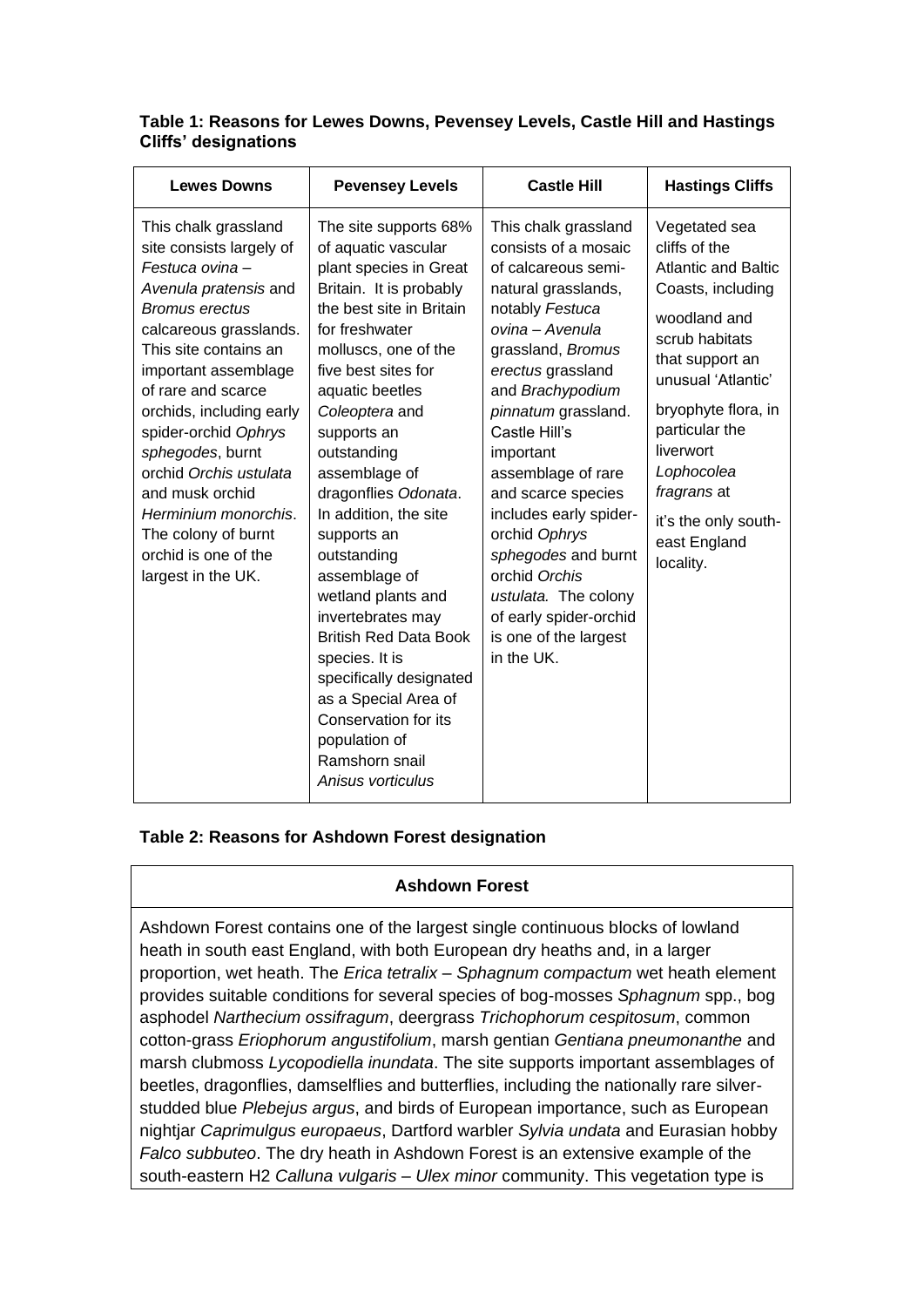dominated by heather *Calluna vulgaris*, bell heather *Erica cinerea* and dwarf gorse *Ulex minor*, with transitions to other habitats. It supports important lichen assemblages, including species such as *Pycnothelia papillaria*. This site supports the most inland remaining population of hairy greenweed *Genista pilosa* in Britain. (SAC)

The site supports nationally important breeding populations of nightjar *Caprimulgus europaeus* and Dartford warbler *Sylvia undata*. (SPA)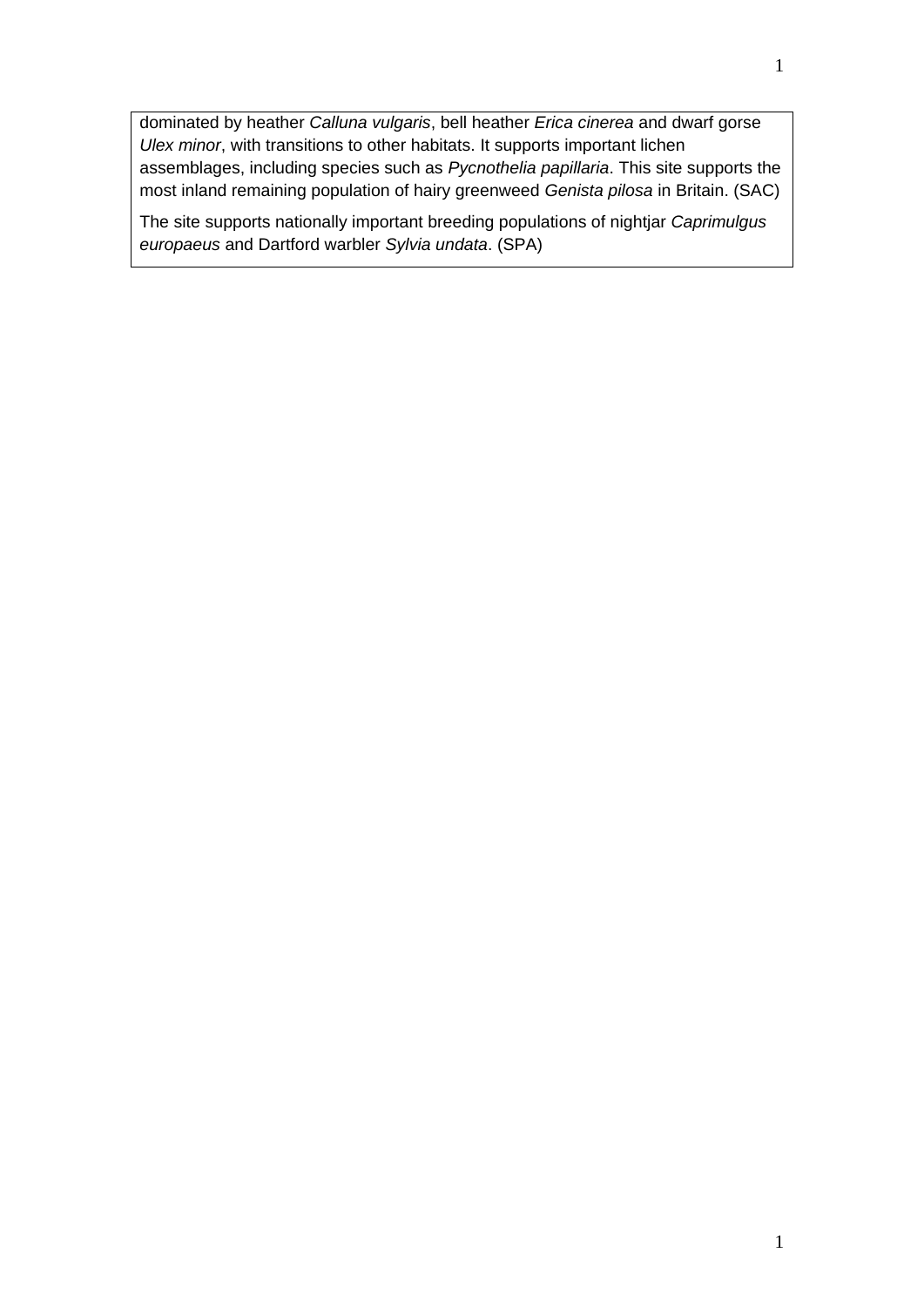## **4. Screening the protected sites**

4.1 This report concerns the first stage of the HRA process, the screening for likely significant effects on the protected sites caused by the Local Plan.

### **Consultation with Natural England**

4.2 This report is subject to statutory consultation with Natural England alongside the Local Plan Issues and Options Report.

## **The Screening Assessment**

- 4.5 Having undertaken the screening, based on the information available to the Council at this point on time, it has not been possible to determine that the Local Plan would not cause a likely significant effect on the Pevensey Levels, Ashdown Forest and Lewes Downs SACs. Thus, using the precautionary principle, we will continue with the HRA process for these sites. Castle Hill is screened out from further consideration through the HRA process as it is considered that the Local Plan, either alone or in combination with other plans and programmes, will not have a likely significant effect on the Castle Hill SAC.
- 4.7 Table 3 on the following pages shows how we came to our assessment on the protected sites. This includes identifying what potential impacts on the protected sites will be examined further in the HRA process.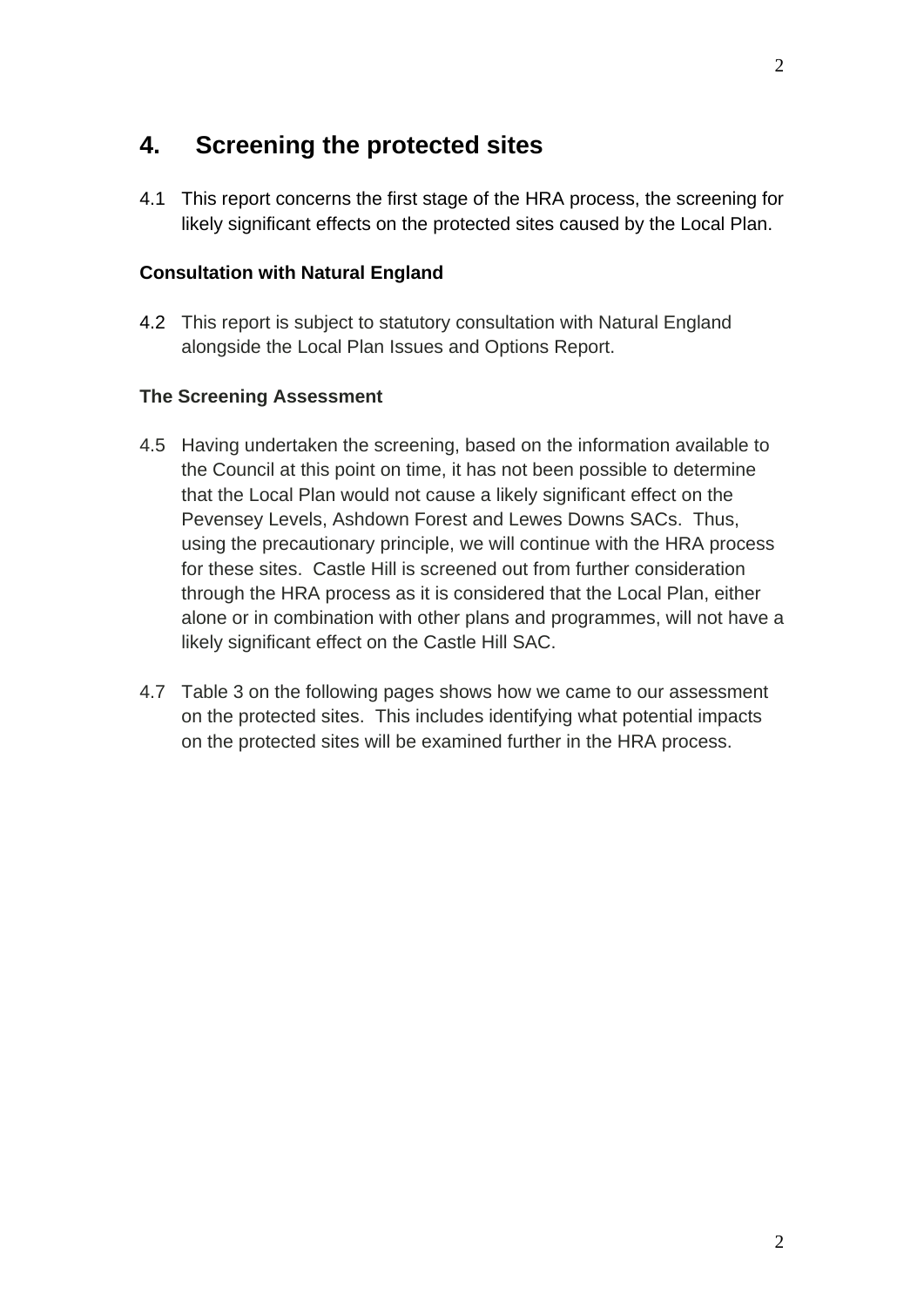**Table 3: Screening of sites**

| <b>Site</b>        | Key environmental<br>conditions to support<br>site integrity                                                                                                                                                                                                                              | <b>Possible affects of Local</b><br>Plan                                                                                                                                                                                                                | Likely Significant effects to site (including potential 'in<br>combination' impacts)?                                                                                                                                                                                                                                                                                                                                                                                                                                                                                                                                                                                                                                                                                                                                                                                                                                                                       | AA<br>needed? |
|--------------------|-------------------------------------------------------------------------------------------------------------------------------------------------------------------------------------------------------------------------------------------------------------------------------------------|---------------------------------------------------------------------------------------------------------------------------------------------------------------------------------------------------------------------------------------------------------|-------------------------------------------------------------------------------------------------------------------------------------------------------------------------------------------------------------------------------------------------------------------------------------------------------------------------------------------------------------------------------------------------------------------------------------------------------------------------------------------------------------------------------------------------------------------------------------------------------------------------------------------------------------------------------------------------------------------------------------------------------------------------------------------------------------------------------------------------------------------------------------------------------------------------------------------------------------|---------------|
| Lewes<br>Downs     | Minimal air pollution.<br>$\bullet$<br>Maintenance of<br>$\bullet$<br>Grazing.<br>Absence of direct<br>$\bullet$<br>fertilisation.<br>Low recreational<br>$\bullet$<br>pressure.<br>Absence of leaching<br>$\bullet$<br>and spray-drift of<br>chemicals from<br>bordering arable<br>land. | Increasing traffic on the<br>$\bullet$<br>A26 and B2192. This<br>could lead to increased<br>air pollution, affecting<br>the site's integrity.<br>Increasing recreational<br>$\bullet$<br>pressures on the site,<br>affecting the protected<br>habitats. | Yes, in combination with the Wealden and Lewes Local<br>Plans.<br>Being without a traffic model, we are unable to determine<br>whether the additional traffic generated by development<br>would be significant enough to impact on the site's integrity.<br>As a result, we are unable to screen this site out and thus,<br>using the precautionary principle, will have to progress to the<br>next AA stage.<br>It was not thought that the Local Plan would significantly<br>increase the number of visitors to the site. This is because<br>the site is not currently being adversely impacted upon from<br>visitors. It is not thought that further development in the<br>borough over the plan period (even at an annual rate of<br>approx 668 net additional homes per year) would materially<br>increase visitor numbers to this site. The distance of the<br>borough from this SAC is considered to be beyond the site's<br>recreational catchment. | Yes           |
| Pevensey<br>Levels | Absence of nutrient<br>enrichment,<br>specifically                                                                                                                                                                                                                                        | Decreasing air quality,<br>$\bullet$<br>due to increased traffic<br>on the A27/A259 near                                                                                                                                                                | Air quality is not considered to be an issue for the Pevensey<br>Levels as the internationally important interest features are<br>not 'nitrogen' sensitive to the extent that the Local Plan could                                                                                                                                                                                                                                                                                                                                                                                                                                                                                                                                                                                                                                                                                                                                                          | Yes           |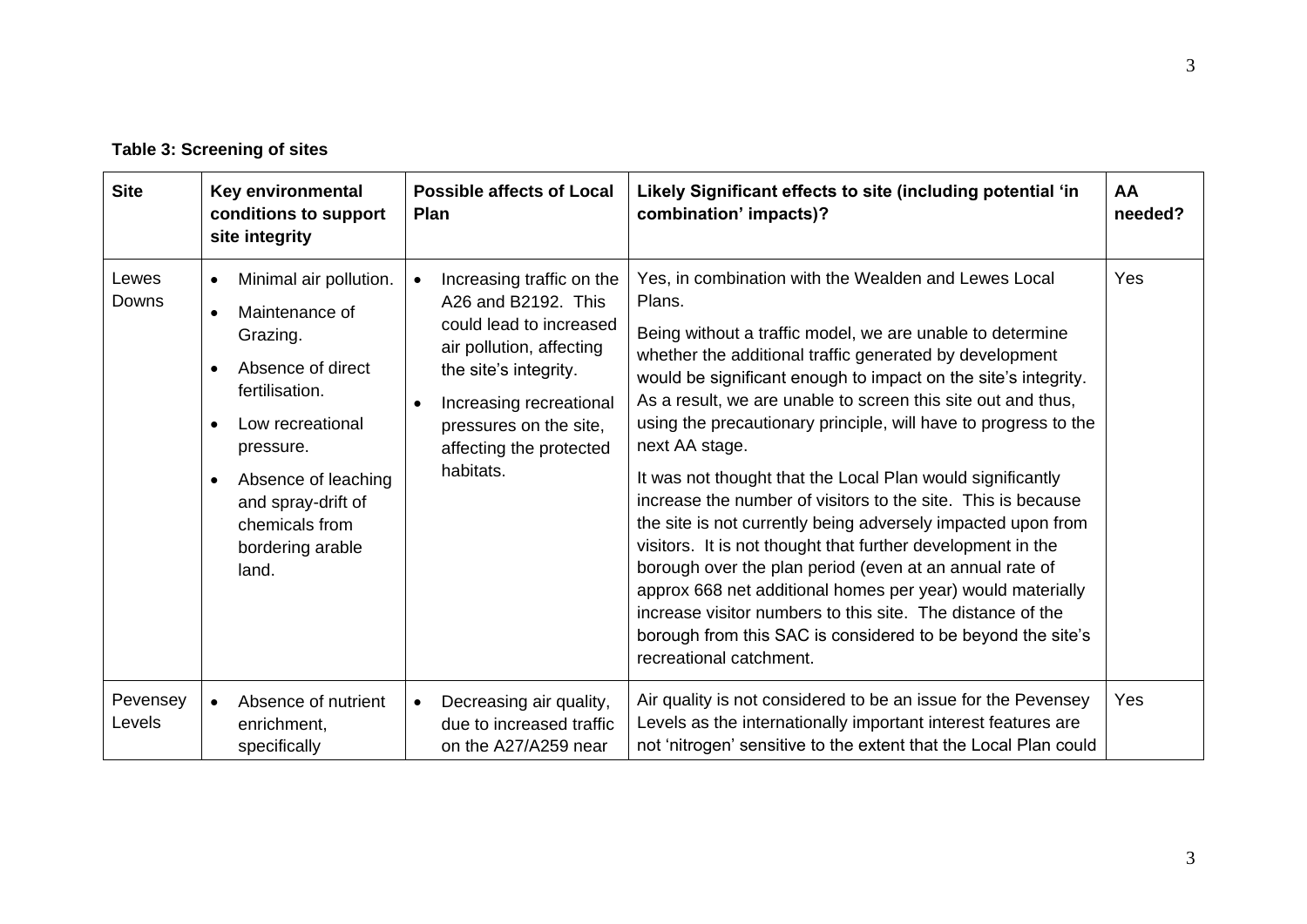| <b>Site</b>        | Key environmental<br>conditions to support<br>site integrity                                                          | <b>Possible affects of Local</b><br><b>Plan</b>                                                                                                                                                                                                                                                                                                                      | Likely Significant effects to site (including potential 'in<br>combination' impacts)?                                                                                                                                                                                                                                                                                                                            | AA<br>needed? |
|--------------------|-----------------------------------------------------------------------------------------------------------------------|----------------------------------------------------------------------------------------------------------------------------------------------------------------------------------------------------------------------------------------------------------------------------------------------------------------------------------------------------------------------|------------------------------------------------------------------------------------------------------------------------------------------------------------------------------------------------------------------------------------------------------------------------------------------------------------------------------------------------------------------------------------------------------------------|---------------|
|                    | phosphate.<br>Control of non-<br>$\bullet$<br>native species.<br>Maintenance of<br>$\bullet$<br>hydrological regime.  | the site.<br>Increasing surface<br>$\bullet$<br>water run-off at the site<br>due to potential<br>development.<br>Increasing water<br>$\bullet$<br>abstraction to support<br>new development.<br>Increase discharge of<br>$\bullet$<br>treated effluent from<br>the sewage treatment<br>works at Hailsham as a<br>result of further<br>development in the<br>borough. | cause an impact.<br>As development in the borough would be within the surface<br>water drainage and sewage discharge catchments that<br>impact upon the Pevensey Levels, these potential impacts<br>cannot be screened out.<br>In combination with the Wealden Local Plan the Eastbourne<br>Local Plan has the potential for significant effects on water<br>quality of the Pevensey Levels SAC and Ramsar site. |               |
| <b>Castle Hill</b> | Minimal air pollution.<br>Maintenance of<br>$\bullet$<br>Grazing.<br>Absence of direct<br>$\bullet$<br>fertilisation. | Increasing traffic<br>to/through the site as a<br>result of new<br>development, leading<br>to increased air<br>pollution, affecting the<br>protected species seen                                                                                                                                                                                                    | None – The few roads that pass within 200m of the site's<br>boundaries are minor localised access routes. The nearest<br>through road (Falmer Road) is nearly 400m from the SAC<br>and Bexhill Road (despite its name) is a residential street<br>unlikely to be used for journeys to work arising in<br>Eastbourne is virtually 20km distant at its closest.                                                    | <b>No</b>     |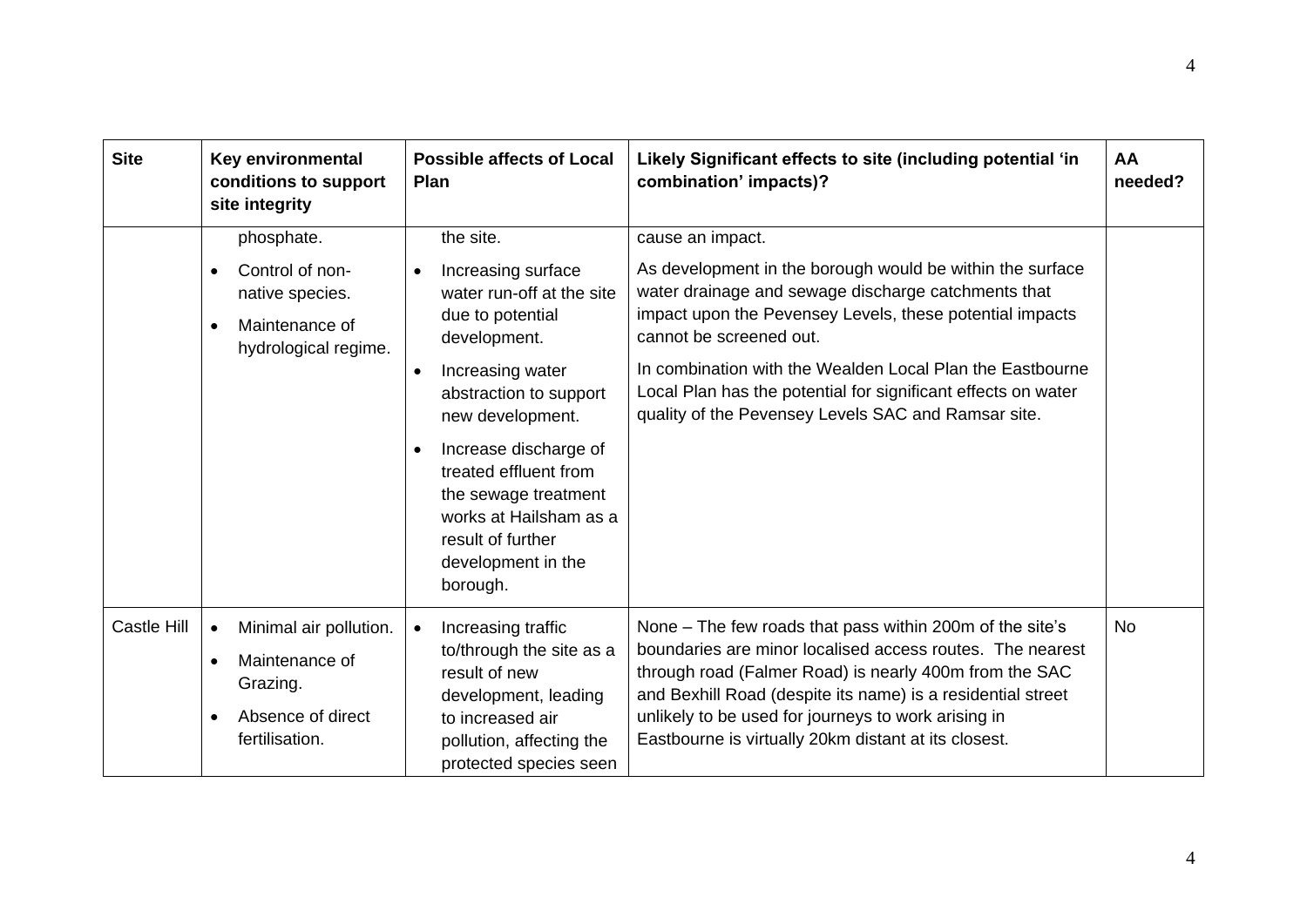| <b>Site</b>               | <b>Key environmental</b><br>conditions to support<br>site integrity                                                                              | <b>Possible affects of Local</b><br><b>Plan</b>                                                                          | Likely Significant effects to site (including potential 'in<br>combination' impacts)?                                                                                                                                                                                                                                                                                                                                                                                                                                                                                                                                                                                                                                                                                                                                                                                                                                                                                                                                              | AA<br>needed? |
|---------------------------|--------------------------------------------------------------------------------------------------------------------------------------------------|--------------------------------------------------------------------------------------------------------------------------|------------------------------------------------------------------------------------------------------------------------------------------------------------------------------------------------------------------------------------------------------------------------------------------------------------------------------------------------------------------------------------------------------------------------------------------------------------------------------------------------------------------------------------------------------------------------------------------------------------------------------------------------------------------------------------------------------------------------------------------------------------------------------------------------------------------------------------------------------------------------------------------------------------------------------------------------------------------------------------------------------------------------------------|---------------|
|                           | Low recreational<br>$\bullet$<br>pressure.<br>Absence Leaching<br>$\bullet$<br>and spray-drift of<br>chemicals from<br>bordering arable<br>land. | in Table 1.<br>Increasing recreational<br>$\bullet$<br>pressures on the site,<br>affecting the protected<br>habitats.    | Development in the borough would not significantly increase<br>visitor numbers. The Natural England Site Improvement<br>Plan does not identify recreational pressure as being a<br>concern or an issue targeted for further action. The steep<br>topography of much of the SAC is likely to naturally limit the<br>scale and extent of recreational activity over much of the<br>site. The main concerns noted on this site are not<br>development related but are management issues: under-<br>grazing and use of fertilisers, both suggesting that excessive<br>vegetation growth and inadequate removal is more of a<br>concern than trampling, which may actually help to suppress<br>excessive vegetation growth.<br>No in combination impacts are envisaged and this is<br>consistent with the conclusions that the neighbouring<br>authorities' plans namely that the Lewes Local Plan,<br>Brighton and Hove City Plan or the Wealden Local Plan<br>have not identified impact pathways with likely significant<br>effects. |               |
| Hastings<br><b>Cliffs</b> | Minimal air pollution<br>$\bullet$<br>Maintaining the<br>$\bullet$<br>appropriate<br>hydrological regime                                         | Increasing traffic<br>$\bullet$<br>to/through the site as a<br>result of new<br>development, leading<br>to increased air | None - The few roads that pass within 200m of the site's<br>boundaries are minor localised access routes. New<br>development in the borough is unlikely to significantly<br>increase traffic on these roads to a level that could harm the                                                                                                                                                                                                                                                                                                                                                                                                                                                                                                                                                                                                                                                                                                                                                                                         | <b>No</b>     |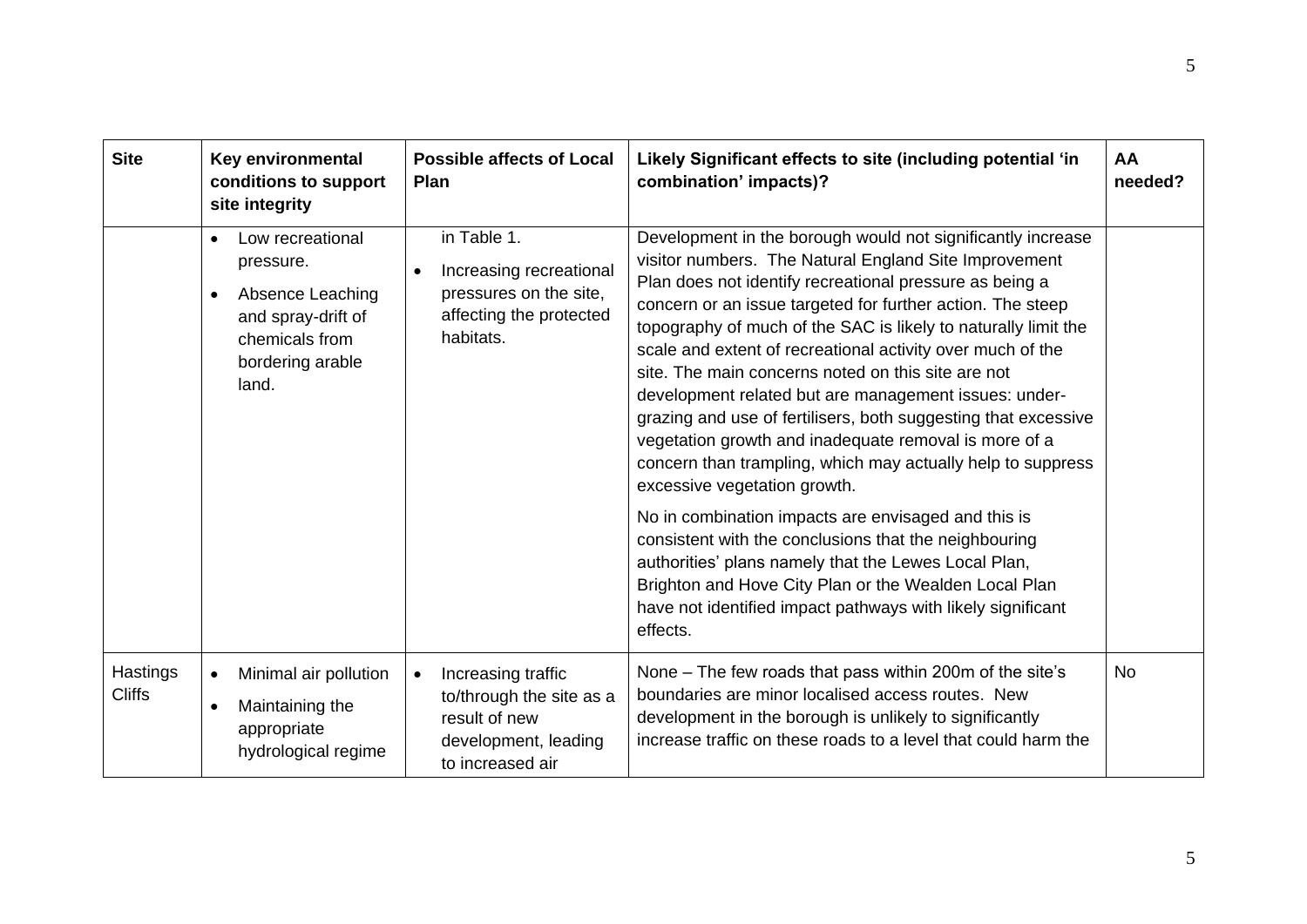| <b>Site</b>       | Key environmental<br>conditions to support<br>site integrity                                                                                                                                                                                                         | <b>Possible affects of Local</b><br><b>Plan</b>                                                                                                                                                                 | Likely Significant effects to site (including potential 'in<br>combination' impacts)?                                                                                                                                                                                                                                                                                                                                                                                   | AA<br>needed? |
|-------------------|----------------------------------------------------------------------------------------------------------------------------------------------------------------------------------------------------------------------------------------------------------------------|-----------------------------------------------------------------------------------------------------------------------------------------------------------------------------------------------------------------|-------------------------------------------------------------------------------------------------------------------------------------------------------------------------------------------------------------------------------------------------------------------------------------------------------------------------------------------------------------------------------------------------------------------------------------------------------------------------|---------------|
|                   | Maintain the<br>$\bullet$<br>associated physical<br>components of the<br>vegetated cliff<br>feature<br>Maintaining the<br>quality and quantity<br>of water supply will<br>be critical, especially<br>at certain times of<br>year.<br>Low recreational<br>disturbance | pollution, affecting the<br>protected species seen<br>in Table 1.<br>Increasing recreational<br>$\bullet$<br>pressures on the site,<br>affecting the protected<br>habitats.                                     | site.<br>It was not thought likely that development in the borough<br>would significantly increase visitor numbers, due to the<br>distance (20km) of the SAC from the borough.<br>No in combination impacts are envisaged and this is<br>consistent with the conclusions that the neighbouring<br>authorities' plans namely that the Hastings Local Plan and<br>Rother Part v1 and 2 Local Plan have not identified impact<br>pathways with likely significant effects. |               |
| Ashdown<br>Forest | Minimal air pollution.<br>Relatively unpolluted<br>$\bullet$<br>water (approx.<br>neutral pH).<br>Low recreational<br>$\bullet$<br>disturbance.<br>Suitable foraging<br>$\bullet$<br>and refuge habitat                                                              | Increasing traffic on the<br>part of the A22 which<br>runs through the<br>protected site. This<br>could increase air<br>pollution; negatively<br>impacting on the site's<br>protected habitats and<br>wildlife. | Yes – in combination with the Wealden and Lewes Local<br>Plans and those of other local authorities surrounding the<br>SAC.<br>Being without a traffic model, we are unable to determine<br>whether the additional traffic generated on the A22 by<br>development in the borough would be significant enough to<br>impact on the site's integrity. As a result, we are unable to<br>screen the site out and thus, using the precautionary                               | Yes           |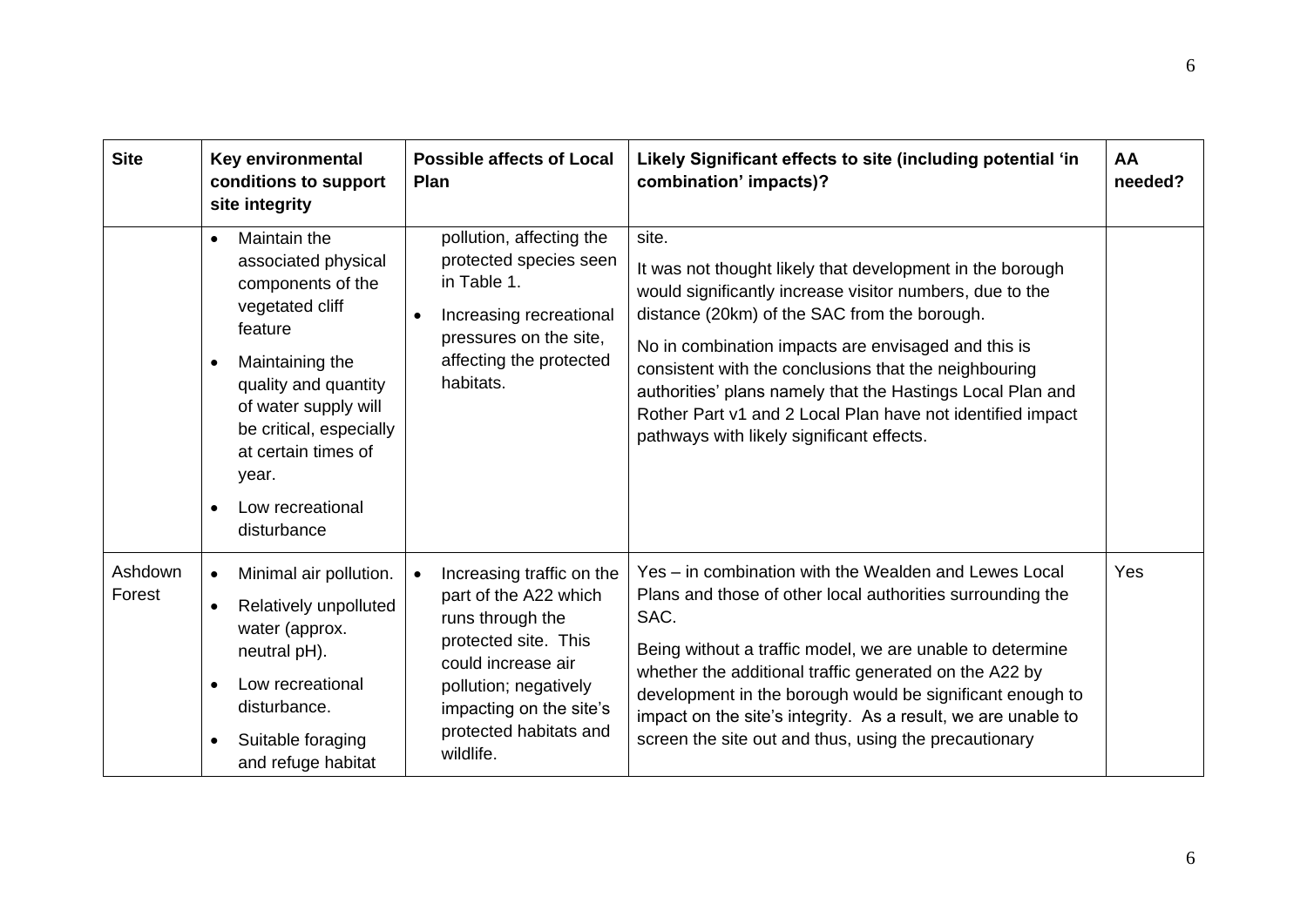| <b>Site</b> | Key environmental<br>conditions to support<br>site integrity                                                                                                                                                                                                                                                                           | <b>Possible affects of Local</b><br>Plan                                                                                                                                                             | Likely Significant effects to site (including potential 'in<br>combination' impacts)?                                                                                                                                                                                                                                                                                                                                                                        | AA<br>needed? |
|-------------|----------------------------------------------------------------------------------------------------------------------------------------------------------------------------------------------------------------------------------------------------------------------------------------------------------------------------------------|------------------------------------------------------------------------------------------------------------------------------------------------------------------------------------------------------|--------------------------------------------------------------------------------------------------------------------------------------------------------------------------------------------------------------------------------------------------------------------------------------------------------------------------------------------------------------------------------------------------------------------------------------------------------------|---------------|
|             | within 500m of pond.<br><b>Balanced</b><br>hydrological regime<br>to maintain wet<br>heath.<br>Grazing<br>٠<br>management to<br>prevent succession.<br>Some ponds deep<br>$\bullet$<br>enough to retain<br>water throughout<br>February to August<br>(at least once in<br>three years).<br>Good connectivity of<br>landscape features. | Increasing recreational<br>pressures on the site,<br>negatively affecting the<br>population of ground<br>nesting birds found at<br>the site as a result of<br>increased recreational<br>disturbance. | principle, will have to progress to the next AA stage.<br>As the borough is located further than 20km from the<br>Ashdown Forest SPA there is not considered to be a<br>significant effect from recreational disturbance likely from the<br>Eastbourne Local Plan either alone or in combination with<br>neighbouring authorities' local plans. Primarily this is due to<br>distance and the recognised zone of influence for this impact<br>pathway of 7km. |               |